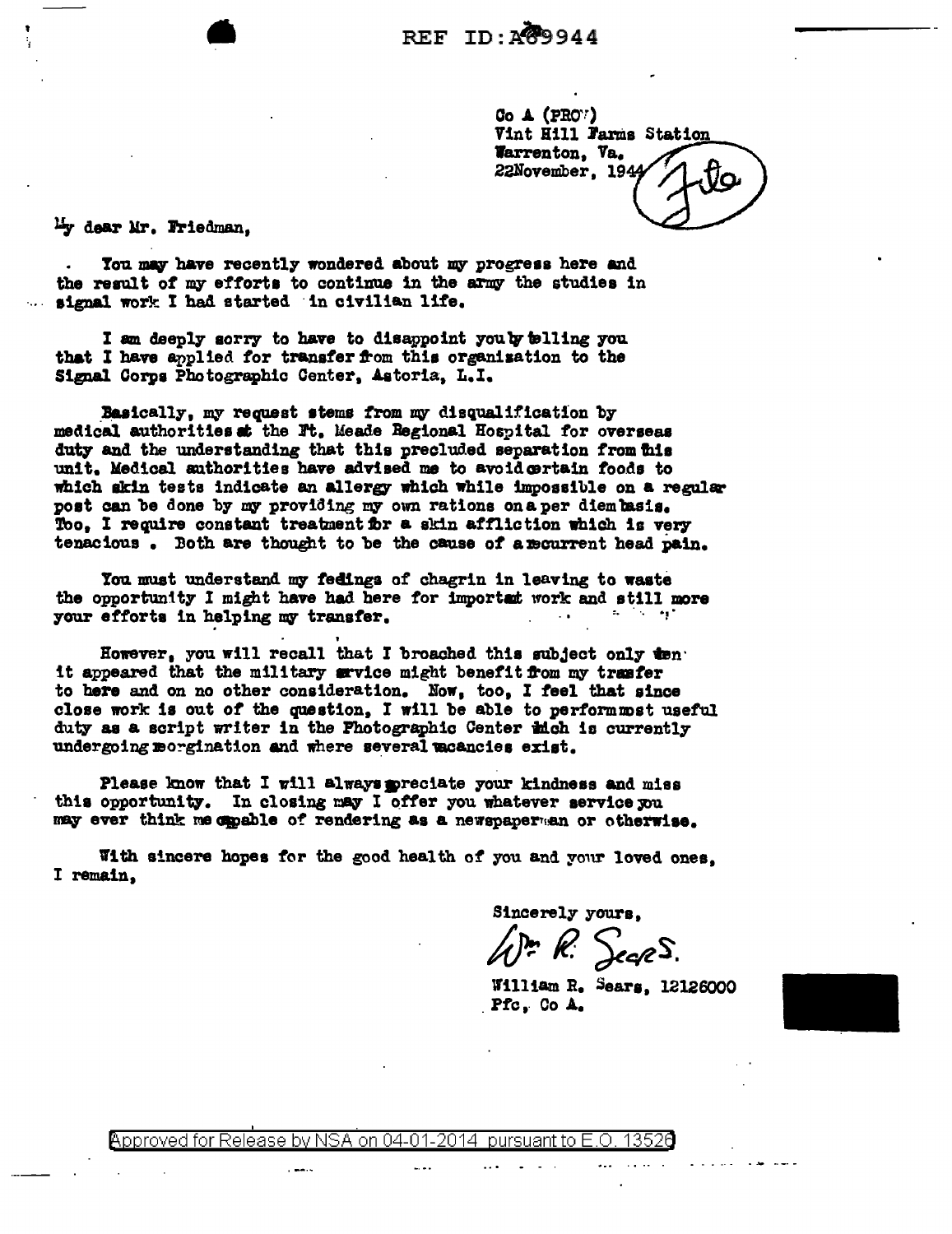

23 August 1944.

Pfc William R. Sears, 12126000, B Company, 31st Signal Training Bn.. ASFTC. Camp Crowder, Missouri. pine

Dear Private Sears:

A paper was started here the other day with view to effecting your transfer to Vint Hill Farms Station.upon completion of your basic training. I think the chances of its going through are pretty fair and I hope that your wishes for specialized training will be gratified.

With best personal wishes, I am,

Sincerely yours,

William F. Friedman. Director of Communications Research.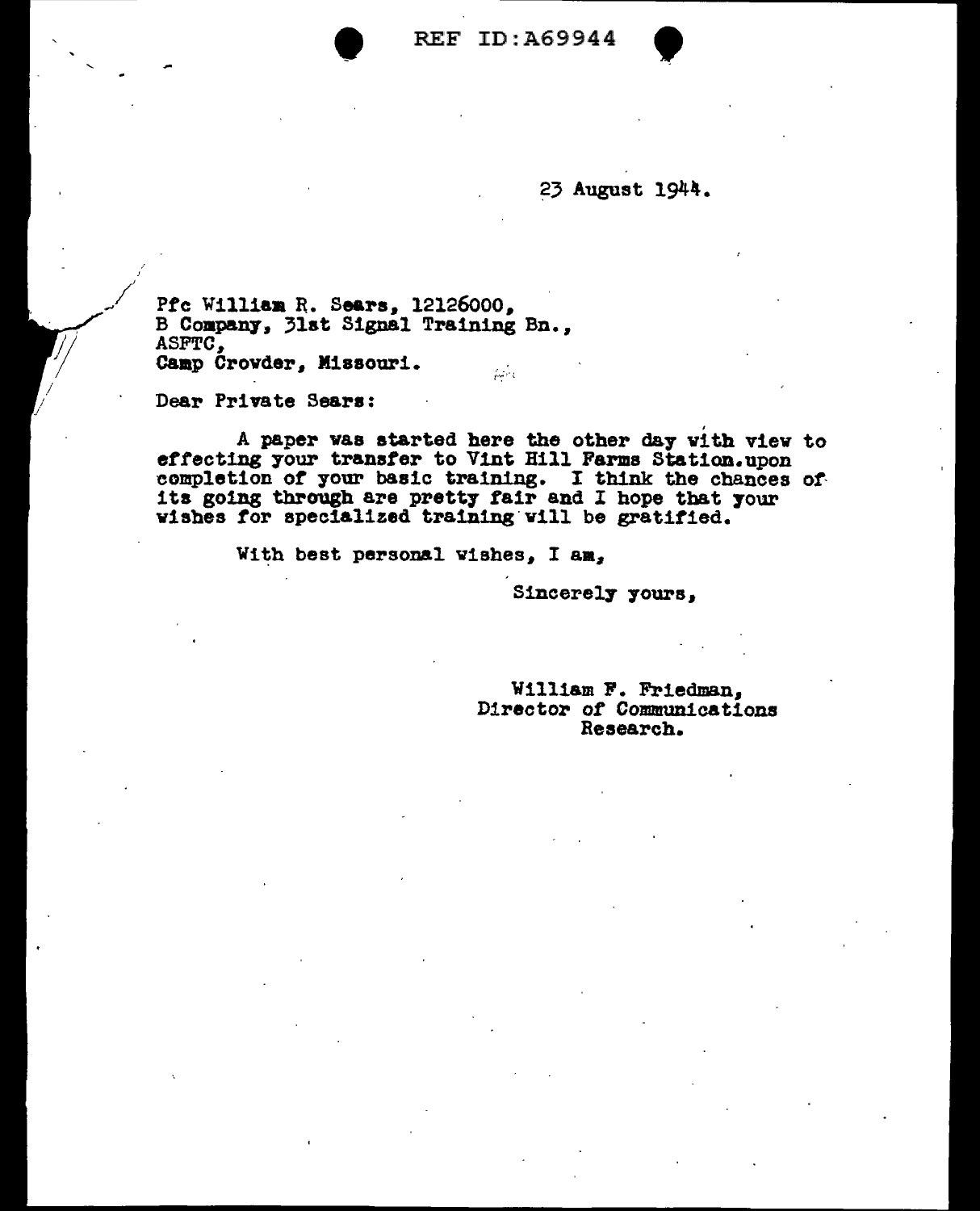ROUNG AND WORK SHEET

(PAR. 40.62 O.R.)

## SUBJECT\_

 $\sim$ 

Transfer of Pfc William R. Sears

| Number<br>each<br>action | $To-$                              | Memorandum                                                                                                                                      | Name, Division or<br><b>Branch, and Date</b>                                     |
|--------------------------|------------------------------------|-------------------------------------------------------------------------------------------------------------------------------------------------|----------------------------------------------------------------------------------|
| 1.                       | Capt.<br>Cadorette,<br>Second Sig. | Do you know anything about the<br>closing of the cryptography school at<br>Crowder? Is there any chance that this<br>man could be sent to V.H.? |                                                                                  |
|                          |                                    | Atchd:<br>Ltr to Mr. Friedman,<br>7-31-44, frm Pfc Wm. R.<br>Sears, and ltr dtd 7-17-44<br>frm Sears.                                           | William F.Friedman,<br>Dir of Com Res.,<br>9 August 1944,<br>Ext. 215.           |
| 2.                       | Dir of Com Res                     | Action being taken by OCSigO to<br>effect this transfer to Vint Hill.                                                                           |                                                                                  |
|                          |                                    | To be of the first form of the                                                                                                                  | ARTHUR $\Lambda P$ CADORETTE<br>Capt, Signal Corps<br>Adjutant<br>22 August 1944 |
|                          |                                    |                                                                                                                                                 |                                                                                  |
|                          |                                    |                                                                                                                                                 |                                                                                  |
|                          |                                    |                                                                                                                                                 |                                                                                  |
|                          |                                    |                                                                                                                                                 |                                                                                  |
|                          |                                    |                                                                                                                                                 |                                                                                  |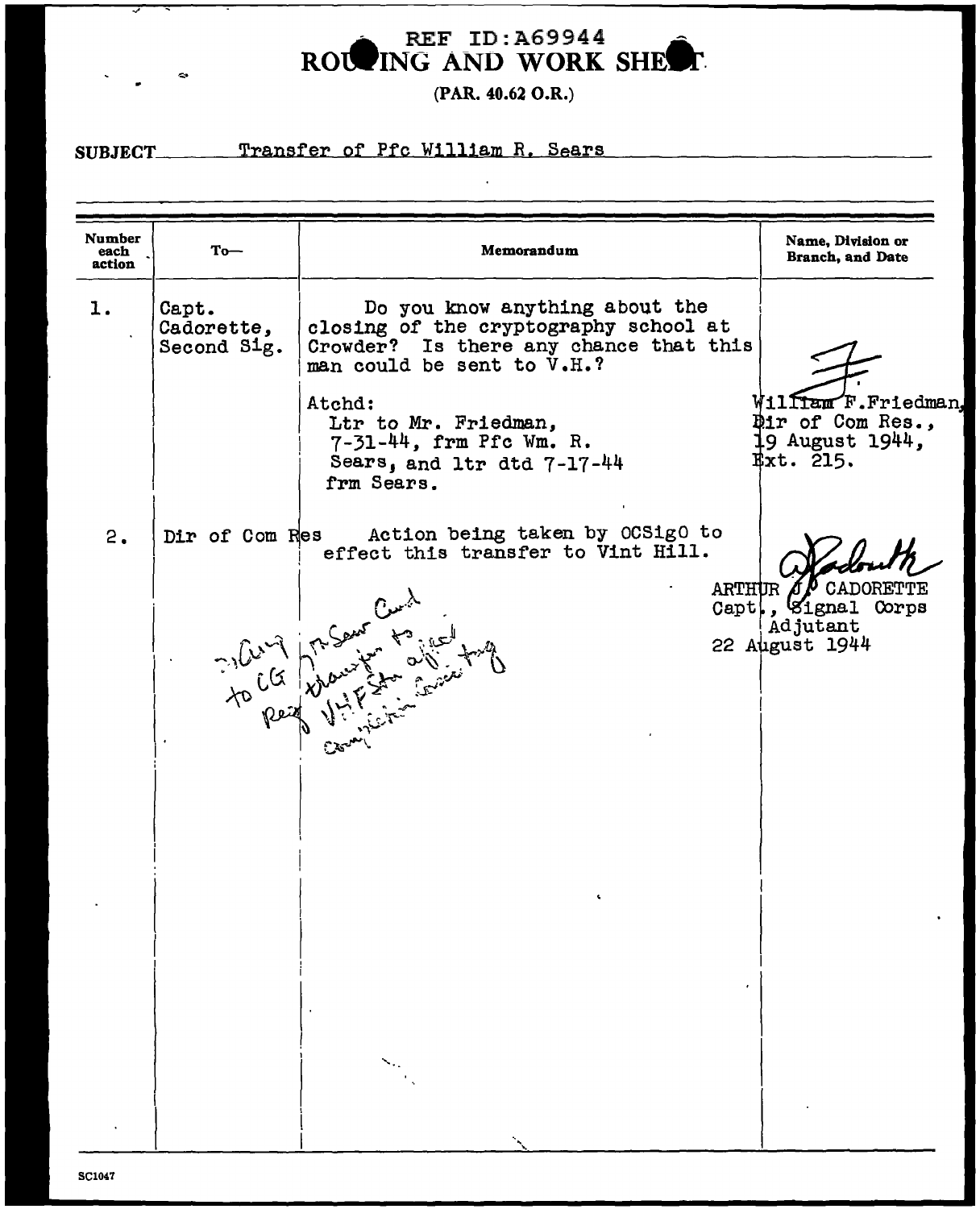REF ID:A69944



B Company, 31st Sig Tng Bn ASFTO, Camp Crowder, M. July 31, 1944

My dear Mr. Friedman,

I hope you will not mind my quick succession of letters, but  $I<sup>i</sup>m$  sure you won't object to my letting you know of my transfer to the Army Service Forces.

Perhaps you recall when I was transferred to  $G$ amp Pickett, Va., that your efforts to obtain me were stalled by the fact that I was then with the Army Ground Forces.

When I telephoned Captain Cade rette before reporting here, he suggested that this might be the first step in my ultimate transfer to the 2nd Signal Service Battalion. However, I learned today that the cryptography school here is closed and that I am to study radio operation.

I am hoping that the possibilities of my service with you which you foresaw during my talk with you still exist and that the Office of the Chief Signal Officer can act upon the recommendation you made a few months ago.

Please know that I understand perfectly the mountain of work you face daily and the difficulties under which you must work. Consequently. any result of our interchange of letters will not dampen the feeling of gratitude I have for your kind consideration and patience with me. Too. I understand very clearly that any action whatever will be derived from nothing but my qualifications for the work I am assigned to.

With very best wishes, Iam.

Sincerely yours,

William R. Sears<br>Pfc 12126000 12126000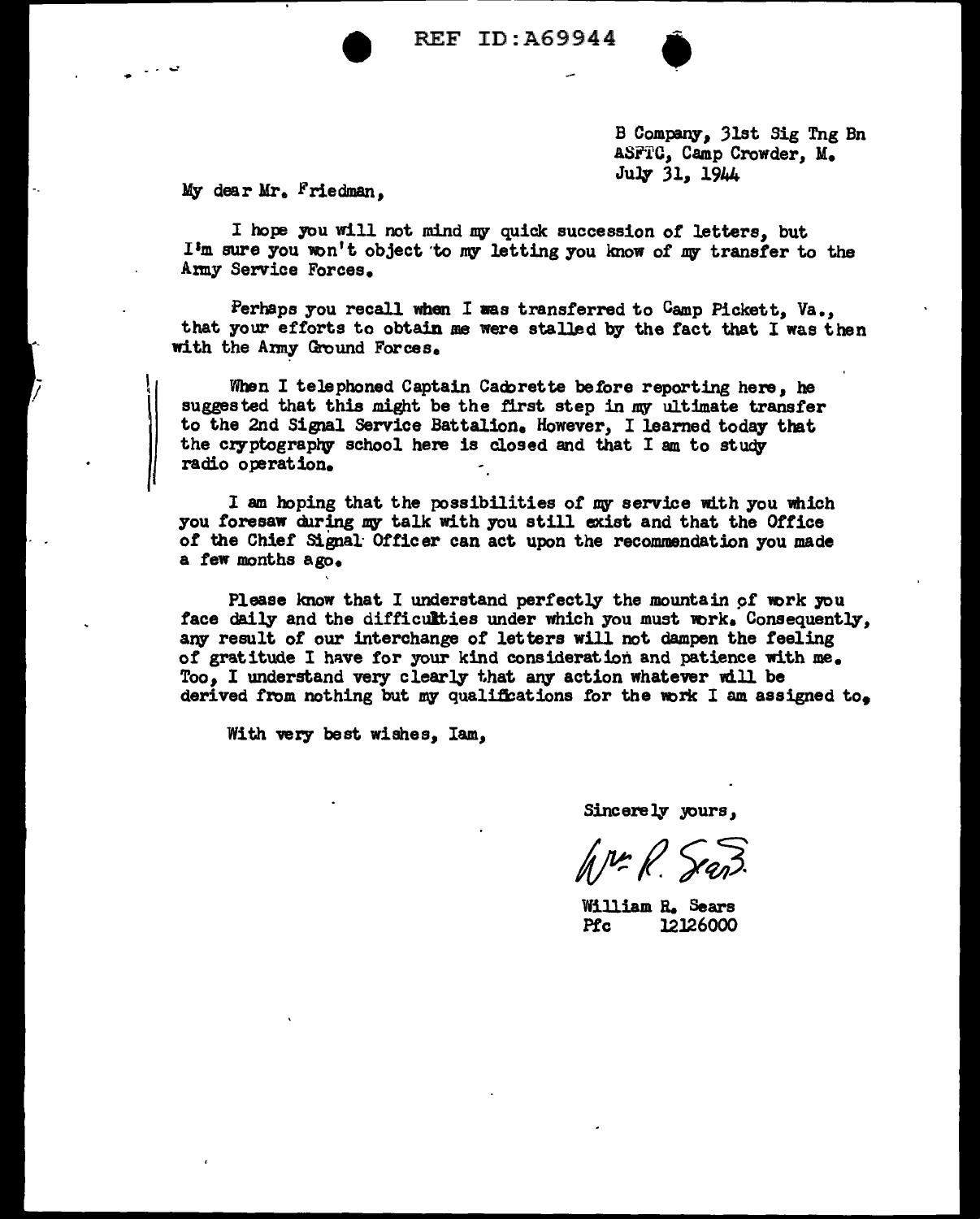ID:A69944 REF

> Box 2601 Washington, D.C. July 17, 1944

Dear Mr. Friedman,

I hope you will forgive my silence since our interview a few months ago but it is the product of my caution.

Shortly after I spoke to you, I was transferred from the 78th Division to the Office of Strategic Services here in Washington. You may surmise what qualifications may have interested the organization in me.

As yet, however, I have not been definitely assigned and am currently awaiting further developments.

Being undertain about my future and reluctant to say anything of which I wasn't sure, I have kept silent.

It is possible I may be assigned to that section dealing with the field where we hold common interest. Or, I may be assigned elsewhere using a few of the talents the organization feels I can use. In any event, my outlook is not clear. It is possible, too, that having come here so late, many doors will be closed to me. In that event, I would like to have your permission to submit for consideration here the letter Captain Cadorette gave me in which he alwised me that he could use my service. In that event I could be transferred there directly.

However, I do not anticipate leaving OSS although my inactivity recently while waiting for a spot had naturally introduced me to the possibility that no opening for me exists.

I am sure, nevertheless, that I'll get the chance I've been hoping for and in that event I will take advantage of your invitation to keep you posted and write you of my doings.

With very best regards and deep thanks for your kind consideration, I am,

Sincerely, P. See 2.

William R. Sears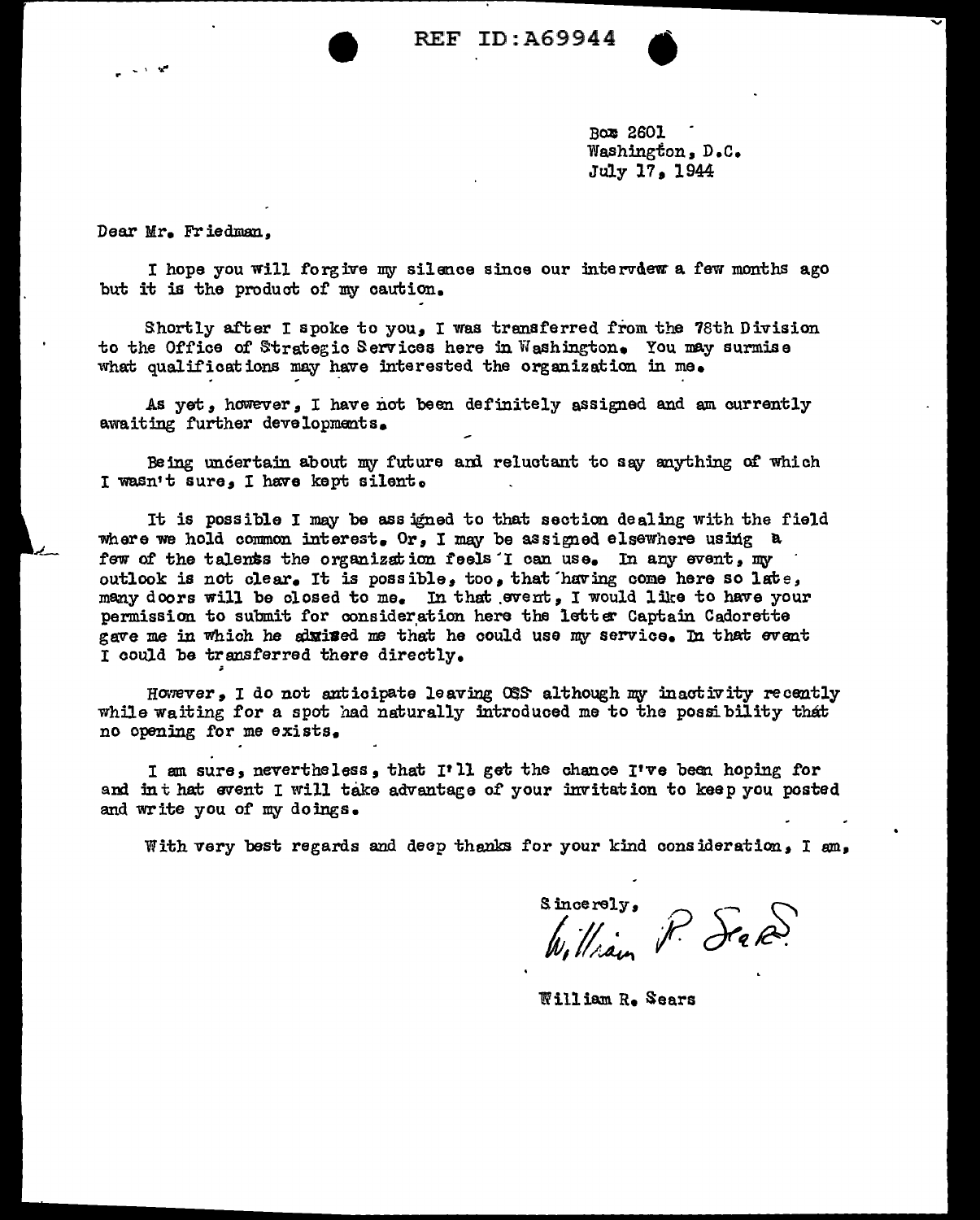



## 3 April 1944

Lt. Col. William F. Friedman Director of communications Research Headquarters, Army Service Forces Office of the Chief Signal Officer Washington, D.C.

Dear Sir:

Thank you very much for your kind acknowledgement of my recent note to you regarding my desire to transfer to an intelligence<br>function wherein I can make use of my<br>language and cipher training.

As I had heard rumored, our organization was broken up and sent to the 78th Infantry Division, currently stationed at POM Camp Pickett, Va.

I hope you will not feel me obtrusive if I seek to keep you posted of my address.<br>I would beawfully disappointed if any positive action you might initiate were frustrated by mail delays.

with thanks again for your kindness and hopes for your best, air, I am,

Sincerely yours,

 $\sqrt{mR}$  Sans

Pfc William R. Sears ASN 12126000

 $A.P. O. *H78*$ 78th signal co. 78th Infantry Division ~amp Fickett, va.